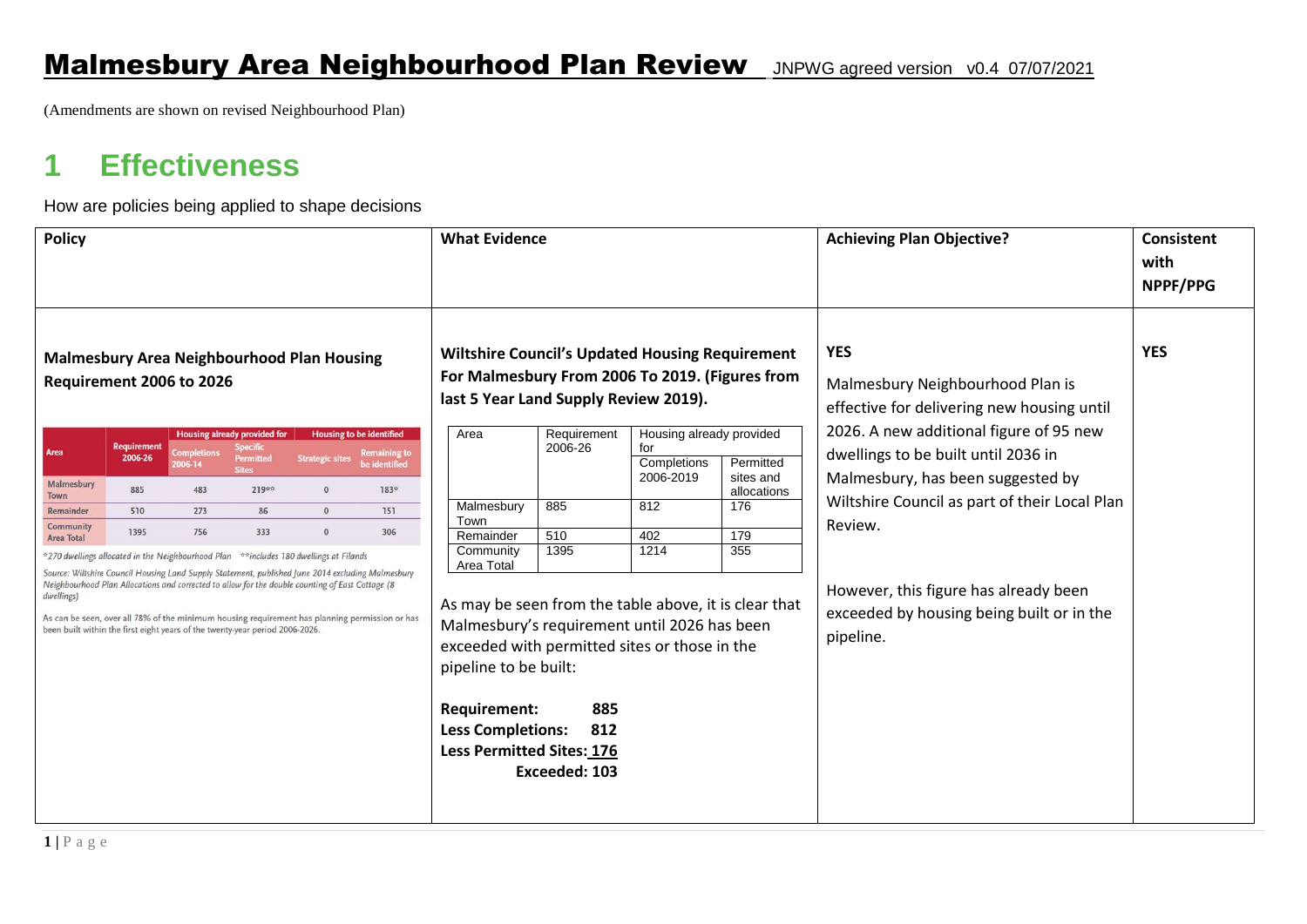|                                                                                                                                                                                                                                                                                                                                                                                                                                                                                                                                                                                                                                                                                 | The 'remainder' requirement, which is relevant for<br>the parishes of Brokenborough and St. Paul's<br>Without Malmesbury, shows 71 more dwellings than<br>the minimum requirement to 2026. Wiltshire Council<br>also advise that the existing strategic role for small<br>villages will continue. This limits development to<br>meeting local needs by redevelopment or on infill<br>plots. | There is no further requirement for<br>Brokenborough and St Pauls Without<br>Parishes to plan for housing to 2036,<br>which should come forward through<br>'windfall' sites.                                                                                                                                                                                                                                                                                                                                                 |            |
|---------------------------------------------------------------------------------------------------------------------------------------------------------------------------------------------------------------------------------------------------------------------------------------------------------------------------------------------------------------------------------------------------------------------------------------------------------------------------------------------------------------------------------------------------------------------------------------------------------------------------------------------------------------------------------|---------------------------------------------------------------------------------------------------------------------------------------------------------------------------------------------------------------------------------------------------------------------------------------------------------------------------------------------------------------------------------------------|------------------------------------------------------------------------------------------------------------------------------------------------------------------------------------------------------------------------------------------------------------------------------------------------------------------------------------------------------------------------------------------------------------------------------------------------------------------------------------------------------------------------------|------------|
| Policy 1                                                                                                                                                                                                                                                                                                                                                                                                                                                                                                                                                                                                                                                                        |                                                                                                                                                                                                                                                                                                                                                                                             |                                                                                                                                                                                                                                                                                                                                                                                                                                                                                                                              |            |
| 1.1.7. NP Page 17                                                                                                                                                                                                                                                                                                                                                                                                                                                                                                                                                                                                                                                               | 16/06401/FUL                                                                                                                                                                                                                                                                                                                                                                                | YES BUT INCREASE HOUSING NUMBERS                                                                                                                                                                                                                                                                                                                                                                                                                                                                                             | <b>YES</b> |
| Land to the north west of Malmesbury, south of the<br>Dyson Limited research and development facility and<br>west of Malmesbury CE Primary School (sites 3A and<br>15) is allocated for approximately 170 dwellings of<br>mixed types and tenures and for an extension to<br>Malmesbury CE School, subject to the following<br>requirements:<br>a) The development shall be designed to be in keeping<br>with the character of the historic town centre and the<br>overall approach to build form, street layout and<br>landscape and to minimise any visual impact on the<br>setting of the town and the Cotswolds AONB.<br>b) The site layout shall include provision for the | Persimmon (Wessex) have confirmed that they<br>anticipate building to start late 2021. We understand<br>that this application will be decided shortly.<br>See Wiltshire Council website for full planning details<br>of the application, where the policy and other<br>planning matters are and have been overseen by<br>their Planning Dept.                                               | This policy remains effective, as it<br>progressing to conclusion.<br>Detailed design work has demonstrated<br>that the site is capable of accommodating<br>a larger number of dwellings. The Plan<br>should therefore be amended to allocate<br>the site for approximately 201 dwellings.<br>Persimmon (Wessex) have advised they<br>anticipate the site being built later on in<br>2021.<br>Their intention is to build an extra 31<br>houses, where the policy says 'approx.<br>170', which is a minimum and so the final |            |
| construction of a new bridge suitable for pedestrians<br>and cyclists across the River Avon to Park Road and for<br>the provision of pedestrian and cycle links to Tetbury<br>Hill and the town centre by way of the school access<br>and public footpath 'MALM 24'c) A comprehensive<br>masterplan shall be submitted to the Local Planning<br>Authority for approval which ensures a fully                                                                                                                                                                                                                                                                                    |                                                                                                                                                                                                                                                                                                                                                                                             | scheme is viewed as meeting the Policy in<br>this criterion.<br>Criteria a) and b) are being addressed<br>through the planning application process.                                                                                                                                                                                                                                                                                                                                                                          |            |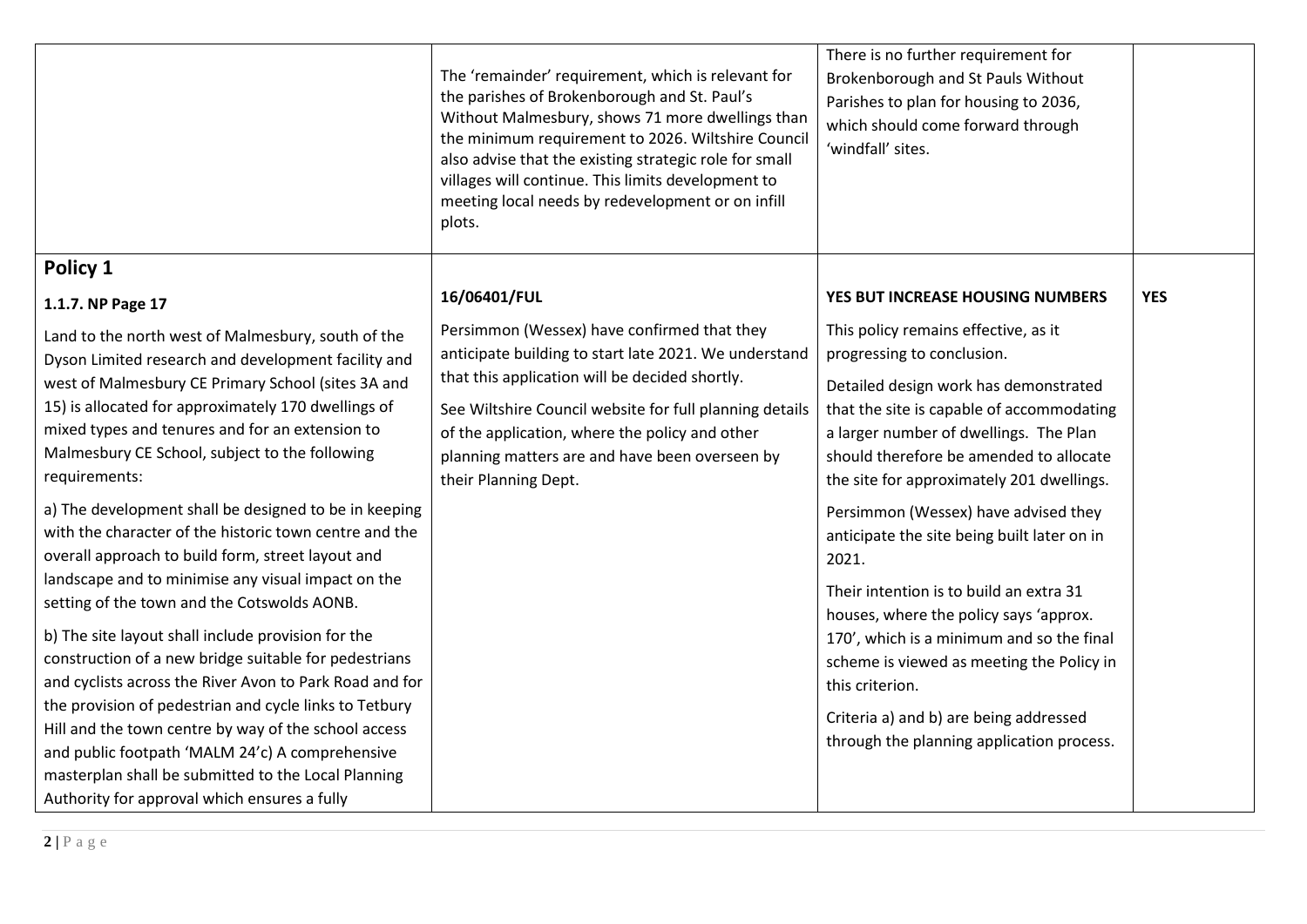| integrated and co-ordinated development.                                                                                                                                                                                                                                                                                                                                                                                                                                                                                                               |                                                                                                                                                                                                                                                                                                                                                                                                                                                                                                                                                                                                                                             |                                                                                                                                                                                                                                                                                                                                                                                                                                                                                                                                                                                                                                                            |            |
|--------------------------------------------------------------------------------------------------------------------------------------------------------------------------------------------------------------------------------------------------------------------------------------------------------------------------------------------------------------------------------------------------------------------------------------------------------------------------------------------------------------------------------------------------------|---------------------------------------------------------------------------------------------------------------------------------------------------------------------------------------------------------------------------------------------------------------------------------------------------------------------------------------------------------------------------------------------------------------------------------------------------------------------------------------------------------------------------------------------------------------------------------------------------------------------------------------------|------------------------------------------------------------------------------------------------------------------------------------------------------------------------------------------------------------------------------------------------------------------------------------------------------------------------------------------------------------------------------------------------------------------------------------------------------------------------------------------------------------------------------------------------------------------------------------------------------------------------------------------------------------|------------|
| <b>Policy 2</b>                                                                                                                                                                                                                                                                                                                                                                                                                                                                                                                                        |                                                                                                                                                                                                                                                                                                                                                                                                                                                                                                                                                                                                                                             |                                                                                                                                                                                                                                                                                                                                                                                                                                                                                                                                                                                                                                                            |            |
| 1.1.7. NP Page 18                                                                                                                                                                                                                                                                                                                                                                                                                                                                                                                                      | <b>YES</b>                                                                                                                                                                                                                                                                                                                                                                                                                                                                                                                                                                                                                                  | YES BUT INCREASE HOUSING NUMBERS                                                                                                                                                                                                                                                                                                                                                                                                                                                                                                                                                                                                                           | <b>YES</b> |
| Land at Burton Hill to the north (site 10), east (site 11)<br>and south (site 6) of the Primary Health Centre is<br>allocated for approximately 50 mixed cottage-type<br>dwellings, a majority of which will be to permit<br>independent living by elderly members of the<br>community, subject to the following requirements:<br>a) there shall be provision for safe pedestrian links<br>across the A429 to the Burton Hill House site;<br>b) pedestrian safety on the roundabout shall be<br>ensured;<br>c) adequate car parking shall be provided. | 16/11603/OUT 19/07095/REM<br>Agreed outline planning permission was made<br>(16/11603/OUT), however the two main sites 10<br>and 11 are now being developed separately.<br>Planning permission has been given for 27 dwellings<br>(19/07095/REM) and it is anticipated that planning<br>permission another 29 will be given in the near<br>future.<br>See files online at Wiltshire Council's website for full<br>details, where the policy inc. a), b) and c) and other<br>related planning matters are and have been<br>overseen by Wiltshire Council's Planning Dept and<br>addressed where appropriate through the planning<br>process. | This policy remains effective, as it is still<br>progressing to conclusion.<br>We have been advised of the likelihood of<br>some building to be completed in 2022.<br>The number of houses will exceed the<br>approx. minimum in the Neighbourhood<br>Plan of 50 dwellings and we understand<br>some building likely to be completed in<br>2022.<br>The Plan should therefore be amended to<br>allocate the site for approximately 56<br>dwellings.<br>Due to current access issues across site 6,<br>alternative arrangements have been<br>sought, but this has not affected the<br>number of dwellings being built and may<br>be resolved in the future. |            |
| Policy 3                                                                                                                                                                                                                                                                                                                                                                                                                                                                                                                                               |                                                                                                                                                                                                                                                                                                                                                                                                                                                                                                                                                                                                                                             |                                                                                                                                                                                                                                                                                                                                                                                                                                                                                                                                                                                                                                                            |            |
| 1.2.1. NP Page 21                                                                                                                                                                                                                                                                                                                                                                                                                                                                                                                                      | The 'remainder' housing requirement for the larger                                                                                                                                                                                                                                                                                                                                                                                                                                                                                                                                                                                          | <b>YES</b><br>The Policy remains effective and is<br>required for the rest of the plan period to<br>ensure compliance with 'windfall<br>development' and the retention of the<br>rural character of these villages.                                                                                                                                                                                                                                                                                                                                                                                                                                        | <b>YES</b> |
| Housing development in each of the two designated<br>small villages within the Plan Area (Milbourne and<br>Corston) shall be on 'windfall' sites and the number of<br>dwellings should ideally not exceed single figures in<br>order to preserve the rural character of the villages.                                                                                                                                                                                                                                                                  | Malmesbury Area, (which is relevant for the parishes<br>of Brokenborough and St. Paul's Without<br>Malmesbury) calculated as at 2019 for the 5 Year<br>Land Supply figures, shows 71 more dwellings were<br>then built or in the pipeline, than the minimum<br>requirement to 2026.                                                                                                                                                                                                                                                                                                                                                         |                                                                                                                                                                                                                                                                                                                                                                                                                                                                                                                                                                                                                                                            |            |
| Policy 4                                                                                                                                                                                                                                                                                                                                                                                                                                                                                                                                               |                                                                                                                                                                                                                                                                                                                                                                                                                                                                                                                                                                                                                                             |                                                                                                                                                                                                                                                                                                                                                                                                                                                                                                                                                                                                                                                            |            |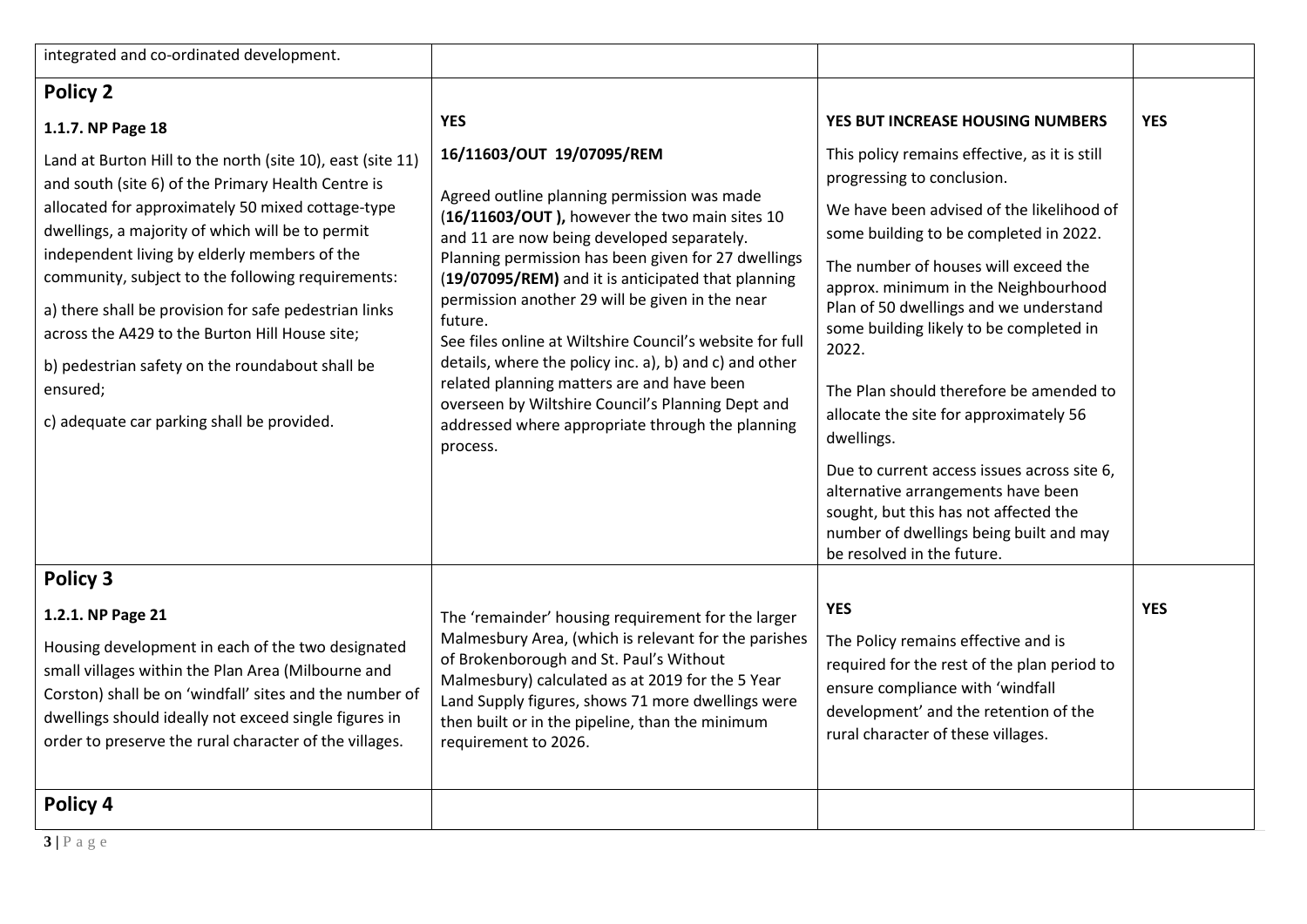| 2.1.3 NP Page 24<br>Planning applications for new housing, including<br>conversions, must be tested against the current<br>evidence of local demand and supply from sources<br>including Wiltshire Council population forecasts, the<br>Social Housing Register, the Strategic Housing Market<br>Assessment and the most recent Neighbourhood<br>Survey. Tables 2.1.1 and 2.1.2, above, are derived<br>from this evidence. | Wiltshire Council Planning Dept has the<br>responsibility to assess these criteria against any<br>planning applications for new housing as part of the<br>planning process. This policy which is explained in<br>more detail in the MNP, remains relevant and<br>effective. | <b>YES</b><br>The Policy remains effective and is<br>required to be in place for the rest of the<br>plan period.                                                                                                                                                           | <b>YES</b> |
|----------------------------------------------------------------------------------------------------------------------------------------------------------------------------------------------------------------------------------------------------------------------------------------------------------------------------------------------------------------------------------------------------------------------------|-----------------------------------------------------------------------------------------------------------------------------------------------------------------------------------------------------------------------------------------------------------------------------|----------------------------------------------------------------------------------------------------------------------------------------------------------------------------------------------------------------------------------------------------------------------------|------------|
| <b>Policy 5</b>                                                                                                                                                                                                                                                                                                                                                                                                            | Wiltshire Council Planning Dept has the                                                                                                                                                                                                                                     | <b>YES</b>                                                                                                                                                                                                                                                                 | <b>YES</b> |
| 2.1.3 NP Page 24<br>Planning applications for new housing, including<br>conversions, should be assessed against the demand<br>net of cumulative consents given in the period, not<br>the gross demand identified at the beginning of the<br>period                                                                                                                                                                         | responsibility to assess these criteria against any<br>planning applications for new housing as part of the<br>planning process. This policy which is explained in<br>more detail in the MNP, remains relevant and<br>effective                                             | The Policy remains effective and is<br>required to be in place for the rest of the<br>plan period.                                                                                                                                                                         |            |
| Policy 6                                                                                                                                                                                                                                                                                                                                                                                                                   |                                                                                                                                                                                                                                                                             |                                                                                                                                                                                                                                                                            |            |
| 2.2.3 NP Page 27<br>The redundant Burnham House site is allocated for<br>redevelopment to provide approximately 50 dwellings<br>as the first choice for Extra Care Housing.                                                                                                                                                                                                                                                | 15/08205/DEM 14/08832/FUL<br>Burnham Court was built in 2017 and is run by<br>Abbeyfield Society. 49 self-contained flats,<br>comprising 41 two-bedroom homes and eight one-<br>bedroom properties.                                                                         | <b>NO LONGER REQUIRED</b><br>This policy has successfully delivered site<br>specific assisted-living accommodation,<br>built in 2017. Therefore, this policy and all<br>references in the Neighbourhood Plan,<br>should be removed or amended to reflect<br>this position. | <b>YES</b> |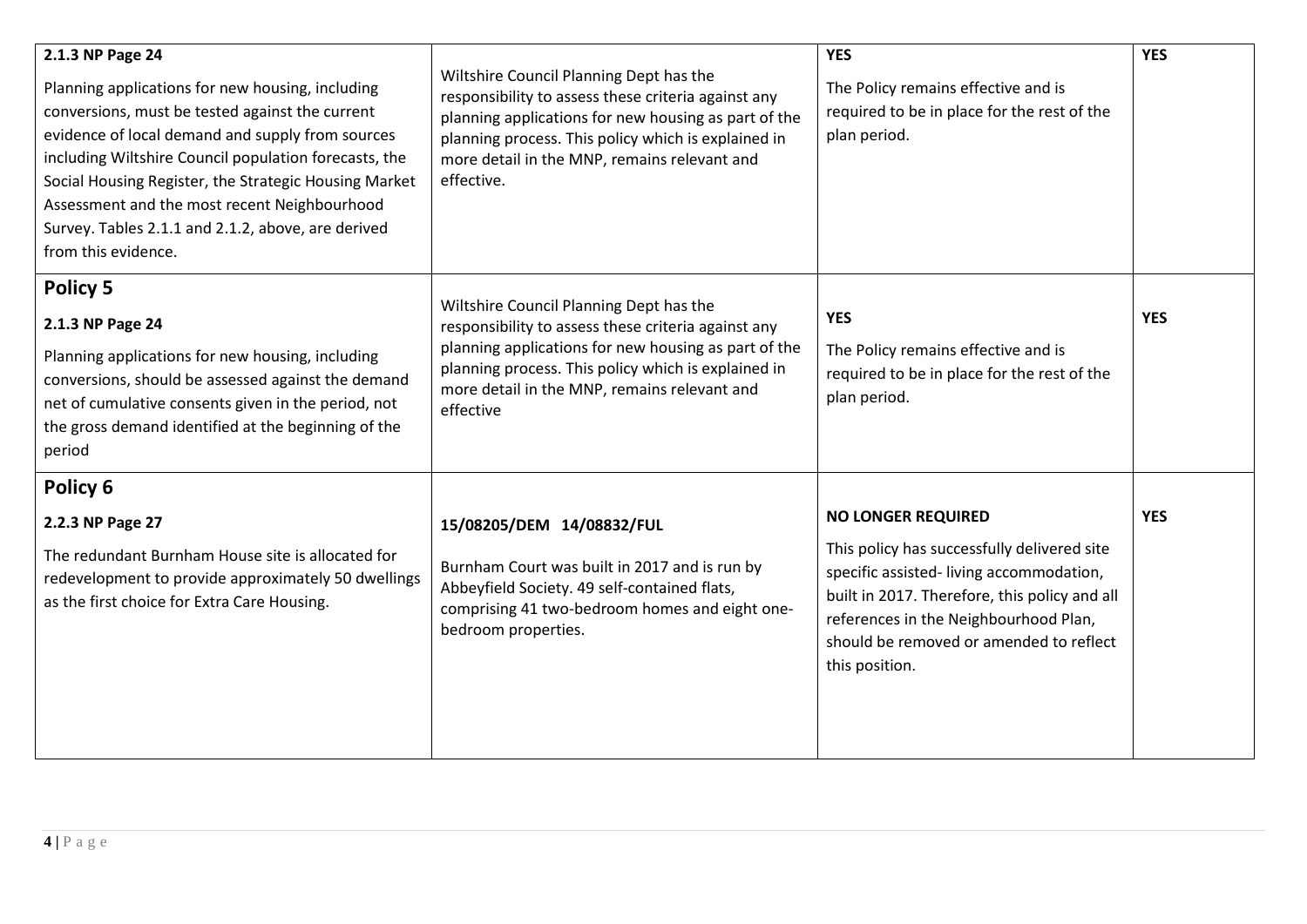| <b>Policy 7</b><br>2.2.3 NP Page 27                                                                                                                                                                                                                                          |                                                                                                                                                                                                                                                                                                                                                                                                                                | <b>YES</b>                                                                                                  | <b>YES</b> |
|------------------------------------------------------------------------------------------------------------------------------------------------------------------------------------------------------------------------------------------------------------------------------|--------------------------------------------------------------------------------------------------------------------------------------------------------------------------------------------------------------------------------------------------------------------------------------------------------------------------------------------------------------------------------------------------------------------------------|-------------------------------------------------------------------------------------------------------------|------------|
| Planning permission will be granted for the<br>development of dementia - specific accommodation<br>on suitable new sites or by the extension of an existing<br>care home or site of older people's housing.                                                                  | The need for extra care for older people and those<br>with dementia is increasing, especially as older<br>people are living longer. It is crucial to facilitate new<br>accommodations, when required and viable to meet<br>this need, for example Burnham Court.                                                                                                                                                               | This policy remains effective and relevant<br>for the rest of the Plan period to 2026.                      |            |
| Policy 8<br>2.2.3 NP Page 27<br>All new accommodation for older people must be well<br>connected with the town.                                                                                                                                                              | The need for extra care for older people and those<br>with dementia is increasing, especially as older<br>people are living longer. It is crucial to facilitate new<br>accommodations, when required and viable. Any site<br>must be well connected to the town to allow people<br>to retain as much independence as possible and be<br>able to access shops, library and other local places at<br>the heart of the community. | <b>YES</b><br>This policy remains relevant and effective<br>the rest of the Plan period to 2026.            | <b>YES</b> |
| Policy 9<br>2.2.3 NP Page 27<br>All new housing for older people must be sustainable.                                                                                                                                                                                        | The need for extra care for older people and those<br>with dementia is increasing, especially as older<br>people are living longer. It is in line with Wiltshire<br>Council's policy for their housing to be sustainable,<br>see details in the MNP.                                                                                                                                                                           | <b>YES</b><br>This policy remains relevant and effective<br>the rest of the Plan period to 2026.            | <b>YES</b> |
| Policy 10<br>3.1.4.NP Page 32<br>Policy 10: Planning permission will be granted for an<br>additional supermarket only if the following four<br>economic conditions are met:<br>a) Within the long term, the development will<br>enhance, and at no time damage, the economic | Malmesbury is a rural market town area with no<br>current perceived need for any additional<br>supermarkets, given the recent permission for a<br>supermarket on the Malmesbury Garden Centre Site.<br>The Policy remains relevant in the event a future<br>application is put forward, because it is crucial that<br>any new supermarket must not damage<br>Malmesbury's local economy and must complement                    | <b>YES</b><br>This policy remains effective and is<br>required until the end of the Plan period<br>to 2026. | <b>YES</b> |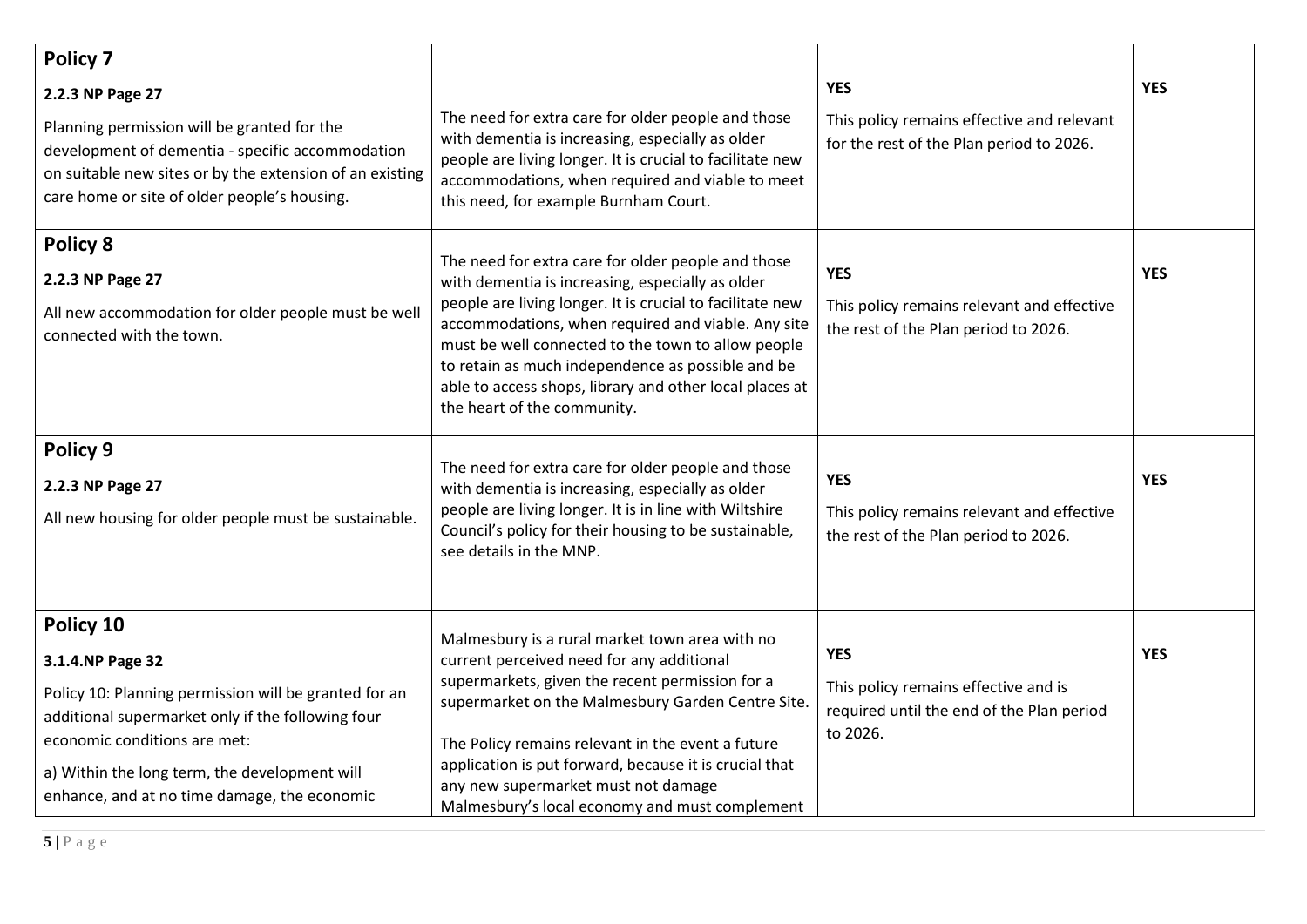| vitality and viability of Malmesbury Town Centre and<br>the Plan Area.<br>b) Within the long term, the development will<br>enhance, and at no time damage, the consumer<br>choice available within Malmesbury Town Centre and<br>the Plan Area.<br>c) The development will not negatively impact<br>existing, committed and planned public and private<br>investment in Malmesbury Town Centre and the Plan<br>Area.<br>d) The nature of the development's S106 | our High St offering.<br>N.B. Additionally, it is noted that the Core Policy 13<br>'Spatial Strategy: Malmesbury Community Area' in<br>the Wiltshire Core Strategy Page 120 and the<br>Malmesbury Neighbourhood Plan Section 4.1 Page<br>38 onwards, describe Employment Land. The<br>objective is to support light industrial usage at the<br>available remainder of the Malmesbury Garden<br>Centre Site.                                                                                                                                                                                          |                                                                                                             |            |
|-----------------------------------------------------------------------------------------------------------------------------------------------------------------------------------------------------------------------------------------------------------------------------------------------------------------------------------------------------------------------------------------------------------------------------------------------------------------|------------------------------------------------------------------------------------------------------------------------------------------------------------------------------------------------------------------------------------------------------------------------------------------------------------------------------------------------------------------------------------------------------------------------------------------------------------------------------------------------------------------------------------------------------------------------------------------------------|-------------------------------------------------------------------------------------------------------------|------------|
| contributions into the Plan Area will be as specified in<br>agreement with local organisations and / or the<br>Malmesbury Neighbourhood Steering Group or its<br>successor.                                                                                                                                                                                                                                                                                     |                                                                                                                                                                                                                                                                                                                                                                                                                                                                                                                                                                                                      |                                                                                                             |            |
| Policy 11<br>5.1.4 NP Page 43<br>Land is allocated for the expansion of Malmesbury CE<br>Primary School in conjunction with land proposed for<br>housing on sites 3A and 15 (see Policy 1).                                                                                                                                                                                                                                                                     | The expansion of Malmesbury CE Primary School has<br>not yet been applied for. The planning application<br>for the sites 3A and 15 is currently being decided.<br>It is also worth noting that there has been expansion<br>to the Primary School in Lea. This school has<br>provided additional school places which we<br>understand has met some demand in the area,<br>especially from the eastern side of Malmesbury.<br>However, more school places will be required to<br>meet the demand from further housing<br>development.<br>This policy therefore remains very relevant and<br>affective. | <b>YES</b><br>This policy remains effective and is<br>required until the end of the Plan period<br>to 2026. | <b>YES</b> |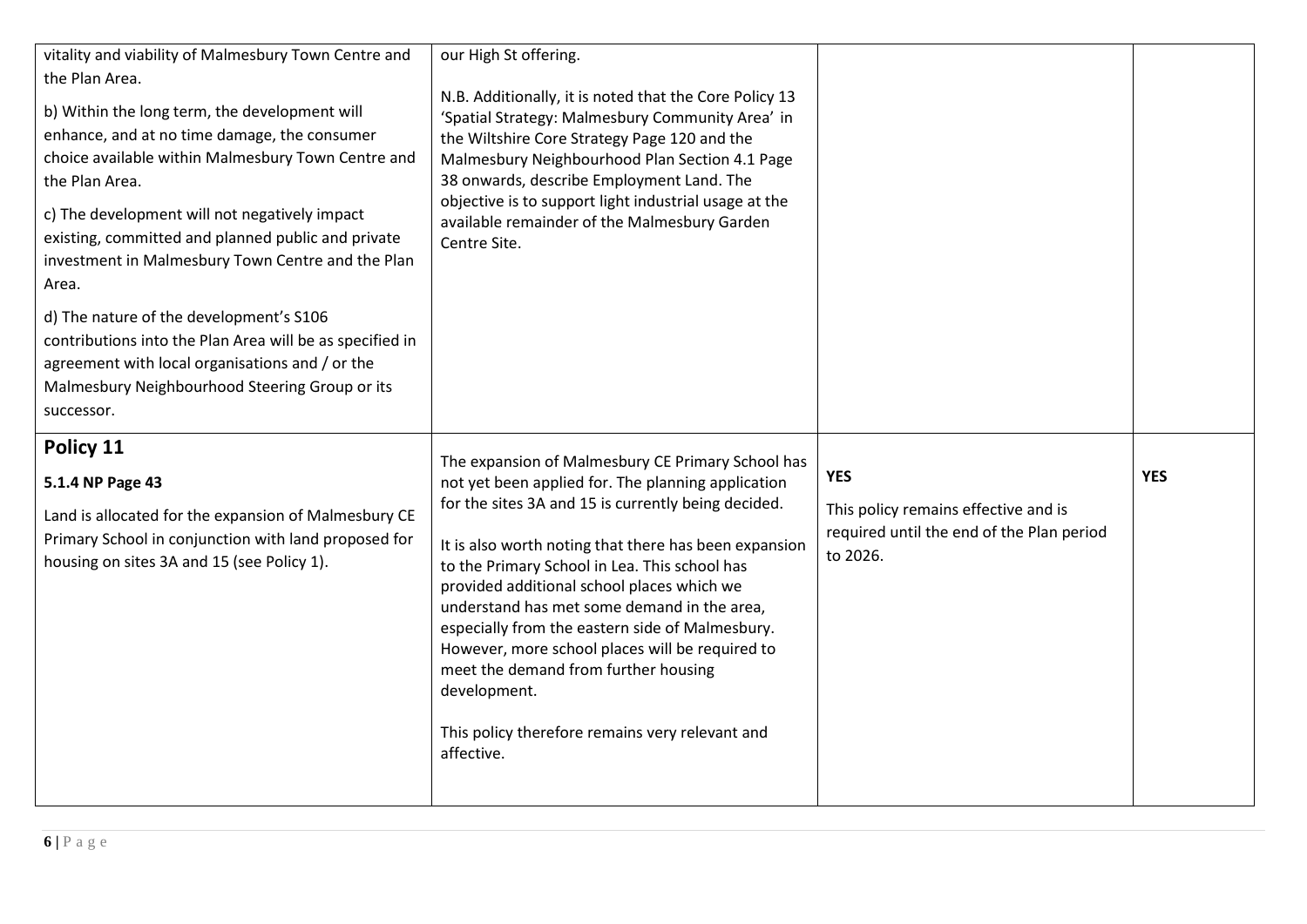| Policy 12<br>5.1.4 NP Page 43<br>Primary School expansion must be in step with the<br>demand created by housing development.                                                                                                                                                                       | There has been expansion to the Primary School in<br>Lea, which has provided additional school places<br>which we understand has met some demand in the<br>area, especially on the eastern side of Malmesbury.<br>However, because there are additional<br>developments in the process of being built, it is<br>crucial that school infrastructure is sufficient to meet<br>local demand. As such this policy remains very<br>relevant for the rest of the plan period until 2026. | <b>YES</b><br>The policy is still very relevant and<br>effective given that more housing is being<br>built in the Malmesbury and up to 2026.                  | <b>YES</b> |
|----------------------------------------------------------------------------------------------------------------------------------------------------------------------------------------------------------------------------------------------------------------------------------------------------|------------------------------------------------------------------------------------------------------------------------------------------------------------------------------------------------------------------------------------------------------------------------------------------------------------------------------------------------------------------------------------------------------------------------------------------------------------------------------------|---------------------------------------------------------------------------------------------------------------------------------------------------------------|------------|
| Policy 13<br>6.1.4. NP Page 51<br>The Neighbourhood Plan Design Guide as set out in<br>Volume II of this Plan should be taken into<br>consideration in all developments to ensure a high<br>quality of design that respects the specific character of<br>Malmesbury Town and the surrounding area. | This should continue to be used by Wiltshire Council<br>as a reference to assess planning applications as part<br>of the planning process and as such remains very<br>relevant.                                                                                                                                                                                                                                                                                                    | <b>YES</b><br>This policy is effective, relevant and still<br>required. It is to be used as a guide by<br>housebuilders and by Wiltshire Council<br>Planning. | <b>YES</b> |

## **2 National legislation and policy**

The Malmesbury Area Neighbourhood Plan remains relevant in terms of Government Policies and the NPPF, until such time as there are changes by Government to Planning Laws. (Refer to the recent White paper 'Planning for the Future').

Revisions to the National Planning Policy Framework have occurred since the plan was made. Neighbourhood planning features more extensively compared to the 2012 version operating at the time. In 2012 neighbourhoods were asked to "develop plans that support the strategic development needs set out in Local Plans, including policies for housing and economic development" (NPPF 2012 paragraph 14). It remains the case that neighbourhood plans "should support the delivery of strategic policies contained in local plans …" (NPPF (2019), paragraph 13, and by allocating land for housing development the plan continues to support strategic development needs and strategic policies set out in the Wiltshire Core Strategy. The plan remains effective in this regard and consistent with national planning policy. Since 2012 a new NPPF Paragraph 14 goes on to give particular importance in certain situations to the adverse impact of allowing development that conflicts with the neighbourhood plan. This importance can however only be applied in planning decisions in certain circumstances, one which is that the plan has been made within two years. This applies irrespective of whether a plan can be judged as continuing to be consistent with national planning policy or, as in the case of the MNP, whether its effectiveness remains equivalent to when first made. An update to the plan, having the plan remade, allows this position to be remedied, although other conditions need to be met and would also need to apply.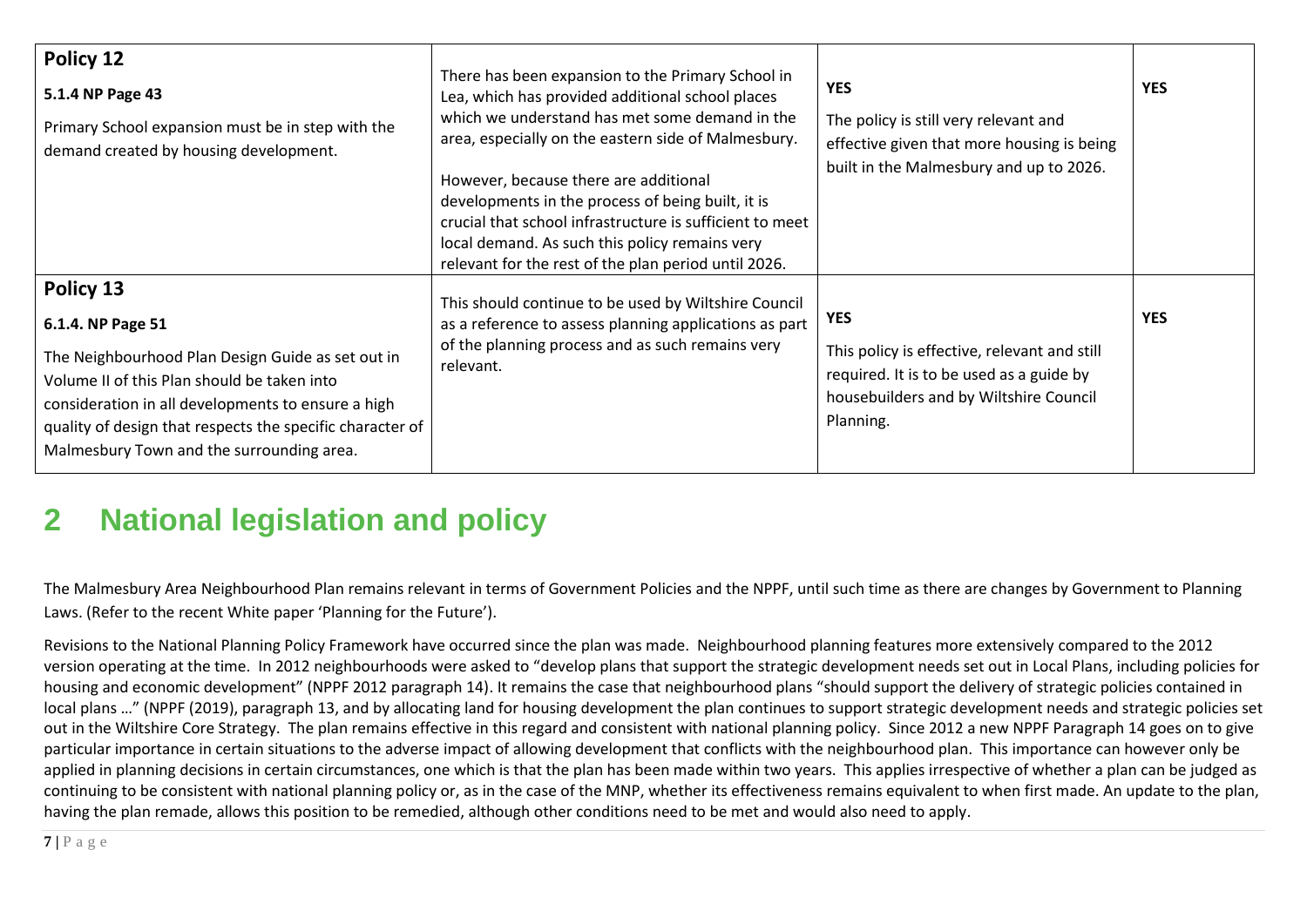In the view of the Malmesbury Area Neighbourhood Plan Town and Parish Councils, the approach gives effect to the intention of the NPPF to give a status to a plan that is effective at supporting the strategic needs of the Local Plan and remains up to date and relevant.

## **3 Local Policy**

The Malmesbury Area Neighbourhood Plan remains relevant in terms of Wiltshire Council and policies until any changes are put forward as a result of a review of Wiltshire Council's Local Plan or other policies. The MNP was prepared in general conformity with the Wiltshire Core Strategy and its policies until any changes are put forward as a result of a review of Wiltshire Council's Local Plan. The Wiltshire Core Strategy has been supplemented by the Wiltshire Housing Site Allocations Plan and Chippenham Site Allocations plan since the MNP was made.

The Wiltshire Housing Site Allocations Plan was adopted in 2020. No development proposals were suggested in the Malmesbury Area Neighbourhood Plan designated area, since indicative requirements for additional new homes over the plan period had been met already, a result reached with the support of the land allocated in the Malmesbury Area Neighbourhood Plan. Housing land supply has therefore been recently reviewed, when it was concluded that supply in the Malmesbury Area Neighbourhood Plan designated area did not need to be supplemented.

The Wiltshire Local Development Scheme proposes that a Local Plan Review with a plan period of 2016 to 2036 should be adopted in 2023. A pre submission draft of the plan should be published by the end of the year but from which point there is a lengthy examination period leading to formal adoption. The content of draft plan is currently uncertain and after publication in draft may be subject to main modifications as part of this process.

The longer-term strategic context for the Malmesbury Area Neighbourhood Plan area is therefore unclear. The Wiltshire Local Plan Review will provide the strategic context for the Malmesbury Area Neighbourhood Plan when it is reviewed fully to look further ahead. Although Wiltshire Council suggested lower scales of growth for the Malmesbury Area Neighbourhood Plan designated area when it consulted on an emerging strategy at the beginning of 2021, it is not yet certain this might form part of the final plan. Consequently, it is not yet appropriate to embark on a full review of the Malmesbury Area Neighbourhood Plan. This will occur immediately on completing a limited update staying with the current strategic requirements.

Wiltshire Council consulted on an emerging spatial strategy that proposed a lower scale of growth for the Malmesbury Area Neighbourhood Plan area designation. In the face of this growth is already committed in excess of both current and proposed strategic scales. There are several competing speculative housing proposals that would exceed it further. The local community continues to want to guide development recognising the need to support provision for strategic needs. This is the approach advocated by NPPF (See above). A limited update to the Malmesbury Area Neighbourhood Plan provides additional weight to preserving this objective. Once the strategic context is more certain a full review of the Malmesbury Area Neighbourhood Plan will then be capable of guiding and supporting strategic policies in the manner it did when first made and (as shown above) continues to do, through the effectiveness of its Joint Neighbourhood Plan Working Party of Town and Parish Councils.